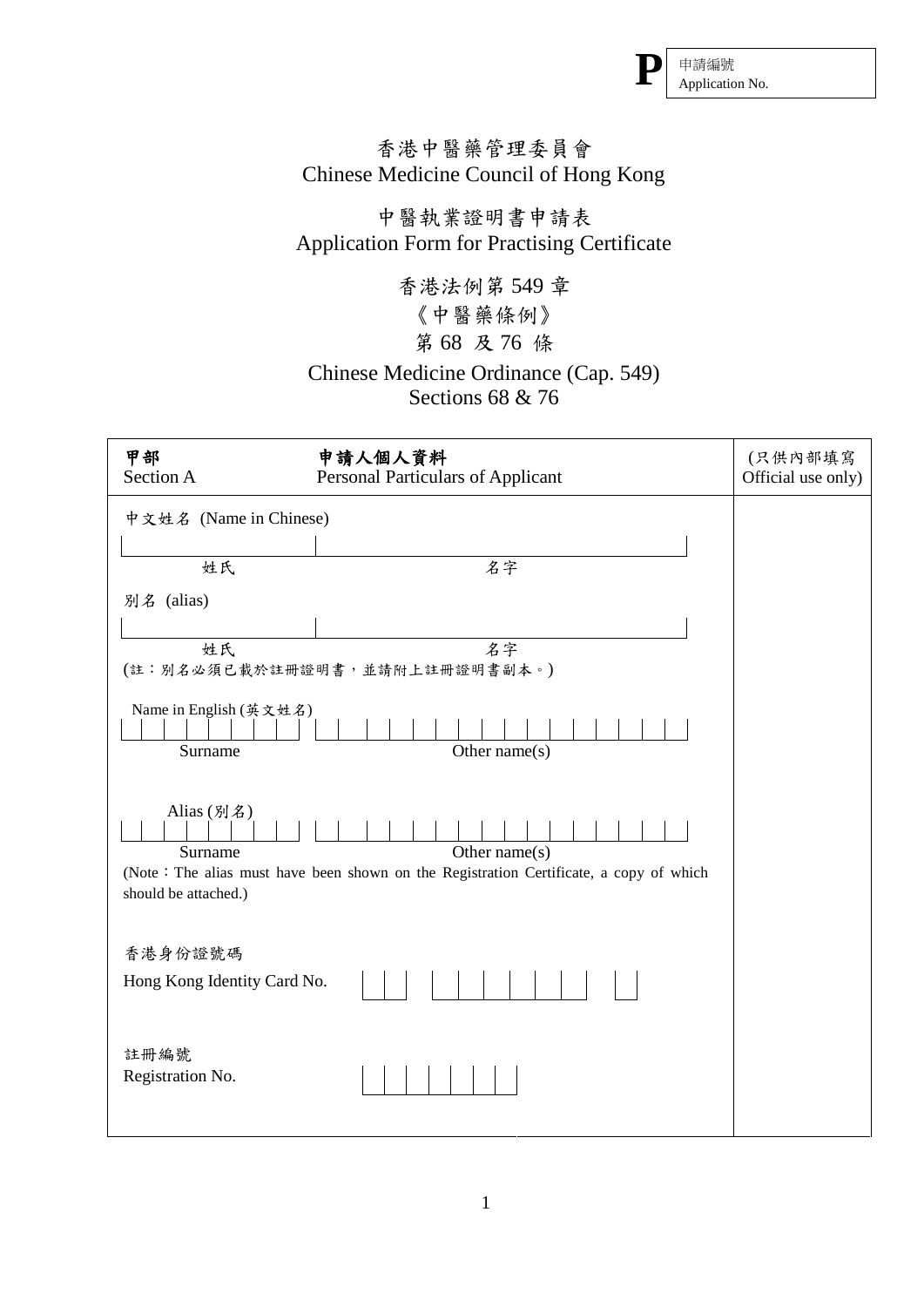| 乙部<br><b>Section B</b> | 聲明<br><b>Declaration</b>                                                                                                                                                                                                                                                                                                                                                                                                                                                                                                                                                                                                                                                                                                                                                                                                                                                                                                                                                          |
|------------------------|-----------------------------------------------------------------------------------------------------------------------------------------------------------------------------------------------------------------------------------------------------------------------------------------------------------------------------------------------------------------------------------------------------------------------------------------------------------------------------------------------------------------------------------------------------------------------------------------------------------------------------------------------------------------------------------------------------------------------------------------------------------------------------------------------------------------------------------------------------------------------------------------------------------------------------------------------------------------------------------|
| Note:                  | 注意:以下部分,必須全部填妥。<br>All parts below must be completed.                                                                                                                                                                                                                                                                                                                                                                                                                                                                                                                                                                                                                                                                                                                                                                                                                                                                                                                             |
| 1.                     | 本人謹此聲明,就本人所知及所信,此申請表所提供的資料皆屬真確事實的全部。<br>I hereby declare that all the foregoing information in this application is FULL, COMPLETE<br>and TRUE to the best of my knowledge and belief.                                                                                                                                                                                                                                                                                                                                                                                                                                                                                                                                                                                                                                                                                                                                                                                             |
| 2.                     | 本人授權香港中醫藥管理委員會中醫組按其認為合適的方式核實此申請表所提供的資<br>料及向有關組織或人士索取有關資料。<br>I hereby authorize the Chinese Medicine Practitioners Board of the Chinese Medicine<br>Council to verify the foregoing information in any manner as it deems fit and obtain relevant<br>information from relevant organizations or persons.                                                                                                                                                                                                                                                                                                                                                                                                                                                                                                                                                                                                                                                                         |
| 3.                     | 本人明白不能向任何香港中醫藥管理委員會,其組及小組的成員或委員會秘書處任何職<br>員提供利益,以獲得註冊為註冊中醫。                                                                                                                                                                                                                                                                                                                                                                                                                                                                                                                                                                                                                                                                                                                                                                                                                                                                                                                       |
|                        | I understand that I must not offer any advantage to any member of the Chinese Medicine<br>Council and its boards and committees, or any staff of the Secretariat of the Council in order<br>to procure myself to be registered as a registered Chinese medicine practitioner.                                                                                                                                                                                                                                                                                                                                                                                                                                                                                                                                                                                                                                                                                                     |
| 4.                     | 本人明白所提交的個人資料將會用作執行《中醫藥條例》的條款。<br>I understand that my personal data given to the Chinese Medicine Practitioners Board are for<br>the purposes of facilitating the provisions of the Chinese Medicine Ordinance (Cap. 549 Laws<br>of Hong Kong).                                                                                                                                                                                                                                                                                                                                                                                                                                                                                                                                                                                                                                                                                                                                   |
| 5.                     | 本人明白所提交的個人資料,主要供香港中醫藥管理委員會內部使用,但亦可能因以上<br>第4段所列目的,向其他政府部門、中介機構或行政管理機構披露及核實有關資料;公<br>眾人士可在憲報上刊登的註冊名單及香港中醫藥管理委員會互聯網網頁內查閱註冊中<br>醫的姓名及地址。除此之外,其他個人資料只會在本人同意,或在《個人資料(私隱)條<br>例》所容許下,向其他人士披露。<br>I understand that my personal data are mainly for use within the Chinese Medicine Council<br>of Hong Kong but they may also be disclosed to or verified by other Government<br>bureaux/departments, agencies or authorities for the purposes mentioned in paragraph (4), if<br>required. Names and addresses of registered Chinese medicine practitioners will be published<br>in the list of registered Chinese medicine practitioners in the Gazette and the website of the<br>Chinese Medicine Council of Hong Kong for public access. Apart from the above, my other<br>personal particulars and information will only be disclosed to parties where I have given<br>consent to such disclosure or where such disclosure is permitted by the Personal Data<br>(Privacy) Ordinance. |
| 6.                     | 本人明白根據《個人資料(私隱)條例》第 18 條及 22 條以及其附表 1 第 6 原則所<br>述,本人有權查閱及修正個人資料,包括有權取得本人所提供的個人資料副本。<br>但查閱資料時,可能要繳交費用。本人的個人資料如有任何更改,須儘快以書<br>面通知香港中醫藥管理委員會秘書處。<br>I understand that I have the right of access and correction with respect to my personal data, as<br>provided for in sections 18 and 22 and Principle 6 of Schedule 1 of the Personal Data<br>(Privacy) Ordinance. My right of access includes the right to obtain a copy of my personal<br>data which I have supplied. A fee may be imposed for complying with a data access request.<br>If there is any amendment to my personal data, I shall notify the Secretariat of the Chinese<br>Medicine Council of Hong Kong in writing as soon as possible.                                                                                                                                                                                                                                                                         |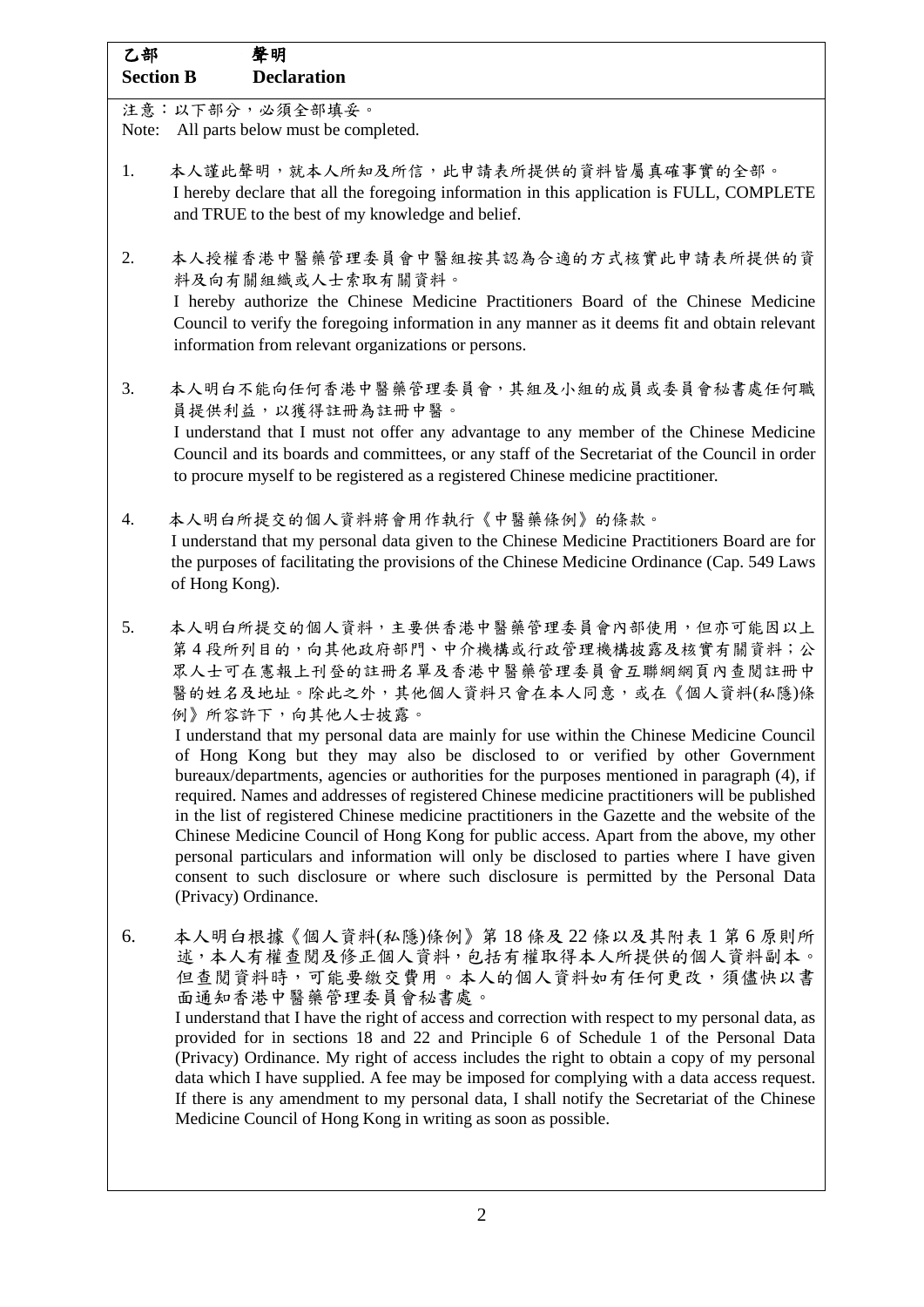| 7. | 本人謹此聲明,                                                                                                                                                                                                                                                                                                          | (只供內部              |
|----|------------------------------------------------------------------------------------------------------------------------------------------------------------------------------------------------------------------------------------------------------------------------------------------------------------------|--------------------|
|    | a) 本人 # 曾經 / 從未 在香港或其他地方被裁定犯有任何可處監禁的罪行<br>$*$ $\circ$                                                                                                                                                                                                                                                            | 填寫<br>Official use |
|    | I hereby declare that $I^*$ have / have not been convicted in Hong Kong or elsewhere of<br>any offence punishable with imprisonment*.                                                                                                                                                                            | only)              |
|    | 如曾被判定上述罪行,無論是否被判監禁或曾服刑,均須作出申報。請列明有關<br>罪行的發生日期、地點、性質、判刑及案件編號。                                                                                                                                                                                                                                                    |                    |
|    | If you have been convicted of the above offence(s), irrespective of whether a sentence<br>of imprisonment had been imposed or served, please give details on the date, place,<br>nature and sentence of the offence and case reference number.                                                                   |                    |
|    |                                                                                                                                                                                                                                                                                                                  |                    |
|    | b) 本人 # 曾經 / 從未 在香港或其他地方被裁定有專業上的失當行為。                                                                                                                                                                                                                                                                            |                    |
|    | I * have / have not been found guilty in Hong Kong or elsewhere of misconduct in a<br>professional respect.                                                                                                                                                                                                      |                    |
|    | 如曾被裁定有專業上的失當行為,請提供有關專業組織發出的有關文件。                                                                                                                                                                                                                                                                                 |                    |
|    | If you have been found guilty of misconduct, please provide the relevant documents<br>issued by the professional bodies concerned.                                                                                                                                                                               |                    |
|    | (註:申請人曾經被裁定有專業上失當行為是指曾經被香港中醫藥管理委員會中醫<br>組、其他香港或以外地方的專業組織裁定犯有專業上失當行為。)                                                                                                                                                                                                                                            |                    |
|    | (Remarks: Having been found guilty of misconduct in a professional respect means<br>having been found guilty of misconduct in a professional respect by the Chinese<br>Medicine Practitioners Board of the Chinese Medicine Council of Hong Kong or any<br>other professional bodies in Hong Kong or elsewhere.) |                    |
|    |                                                                                                                                                                                                                                                                                                                  |                    |
|    | 相片<br>Photo                                                                                                                                                                                                                                                                                                      |                    |
|    | 日期(日/月/年)<br>申請人簽署<br><b>Signature of Applicant</b><br>Date (DD/MM/YY)                                                                                                                                                                                                                                           |                    |
|    | 請在(丙部)認收信上填寫申請人姓名和地址。                                                                                                                                                                                                                                                                                            |                    |
|    | Please write your name and address in the acknowledgement letter (Section C).                                                                                                                                                                                                                                    |                    |

( # 將不適用者刪去)  $*$  Delete as inappropriate)

(\*可處監禁的罪行指有關罪行在當時的刑罰可達被處監禁)

(\* An offence punishable with imprisonment means at the time of commission of the offence, the penalty of the offence could lead to imprisonment)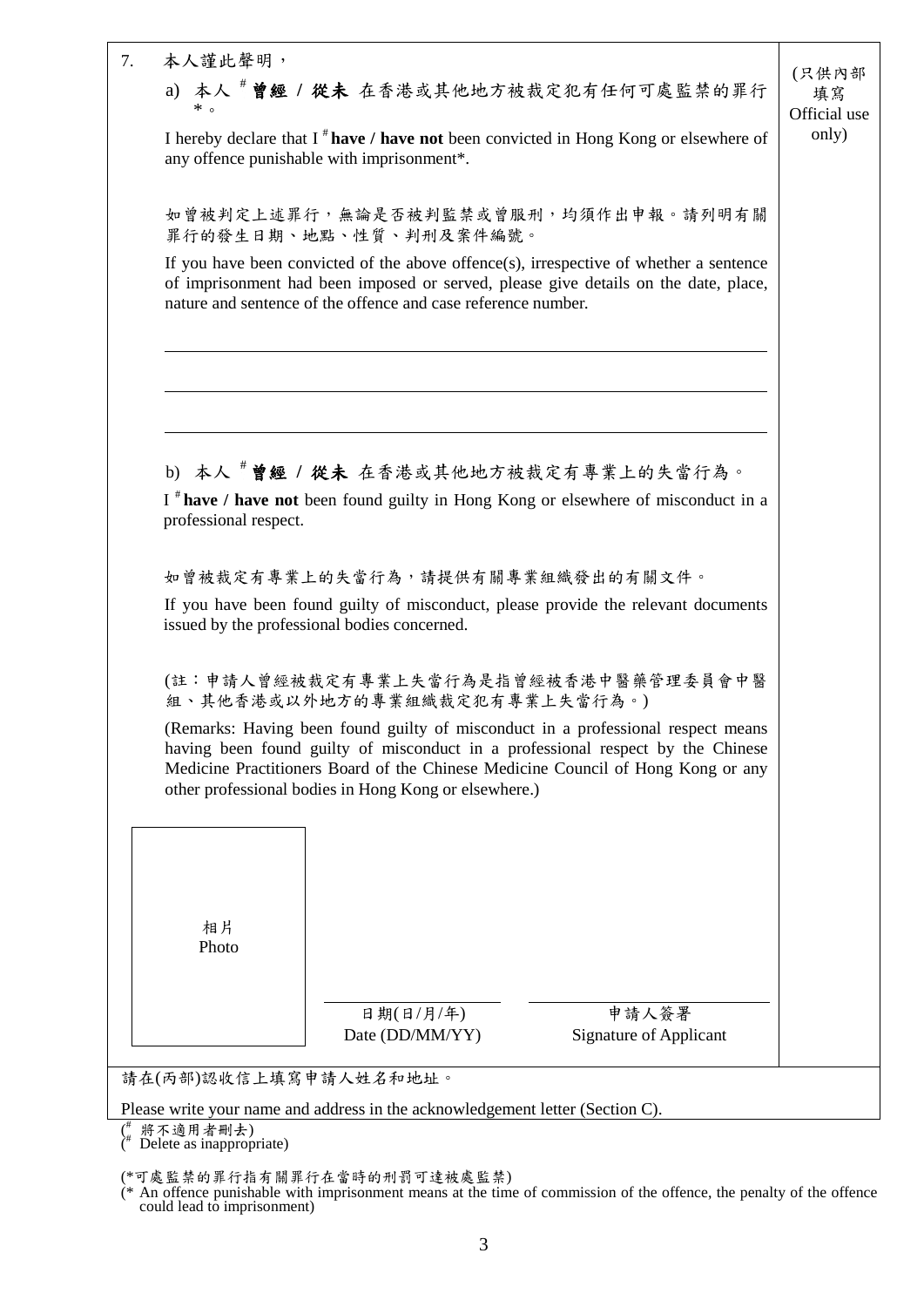請在(丙部)認收信上填寫申請人姓名和地址。

Please fill in your name and address on the acknowledgement letter (Section C).

ь